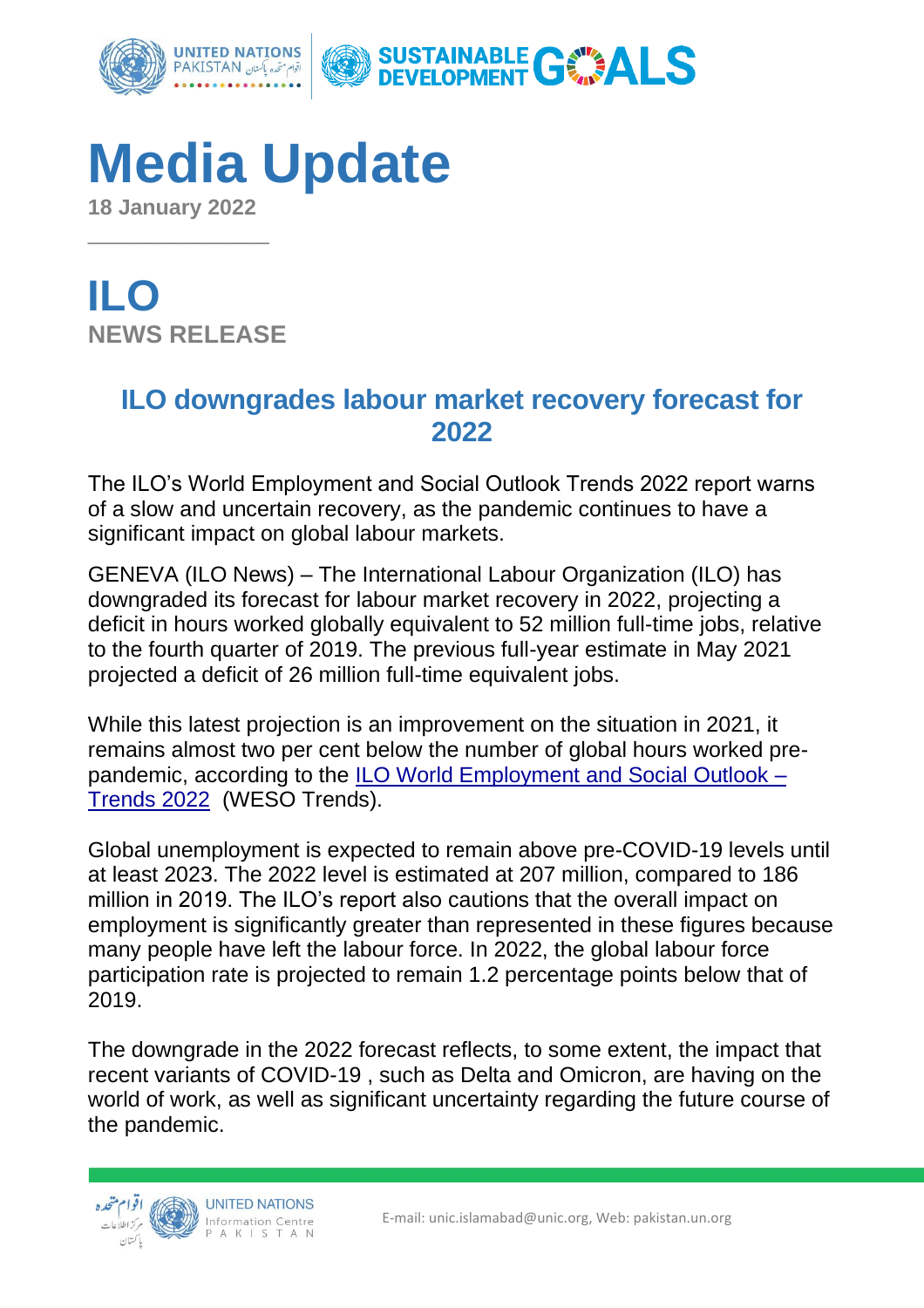

The WESO Trends report warns of the stark differences in the impact the crisis is having across groups of workers and countries. These differences are deepening inequalities within and among countries and weakening the economic, financial and social fabric of almost every nation, regardless of development status. This damage is likely to require years to repair, with potential long-term consequences for labour force participation, household incomes and social and – possibly – political cohesion.

The effects are being felt in labour markets in all regions of the world, although a great divergence in recovery patterns can be observed. The European and the North American regions are showing the most encouraging signs of recovery, while South-East Asia and Latin America and the Caribbean have the most negative outlook. At the national level, labour market recovery is strongest in high-income countries, while lower-middleincome economies are faring worst.

The disproportionate impact of the crisis on women's employment is expected to last in the coming years, the report says. While the closing of education and training institutions "will have cascading long-term implications" for young people, particularly those without internet access.

"Two years into this crisis, the outlook remains fragile and the path to recovery is slow and uncertain," said ILO Director-General, Guy Ryder. "We are already seeing potentially lasting damage to labour markets, along with concerning increases in poverty and inequality. Many workers are being required to shift to new types of work – for example in response to the prolonged slump in international travel and tourism."

"There can be no real recovery from this pandemic without a broad-based labour market recovery. And to be sustainable, this recovery must be based on the principles of decent work – including health and safety, equity, social protection and social dialogue."

The WESO Trends includes comprehensive labour market projections for 2022 and 2023. It gives assessments of how labour market recovery has unfolded worldwide, reflecting different national approaches to pandemic recovery and analysing the effects on different groups of workers and economic sectors.

The ILO report shows that, as in previous crises, temporary employment created a buffer against the shock of the pandemic for some. While many

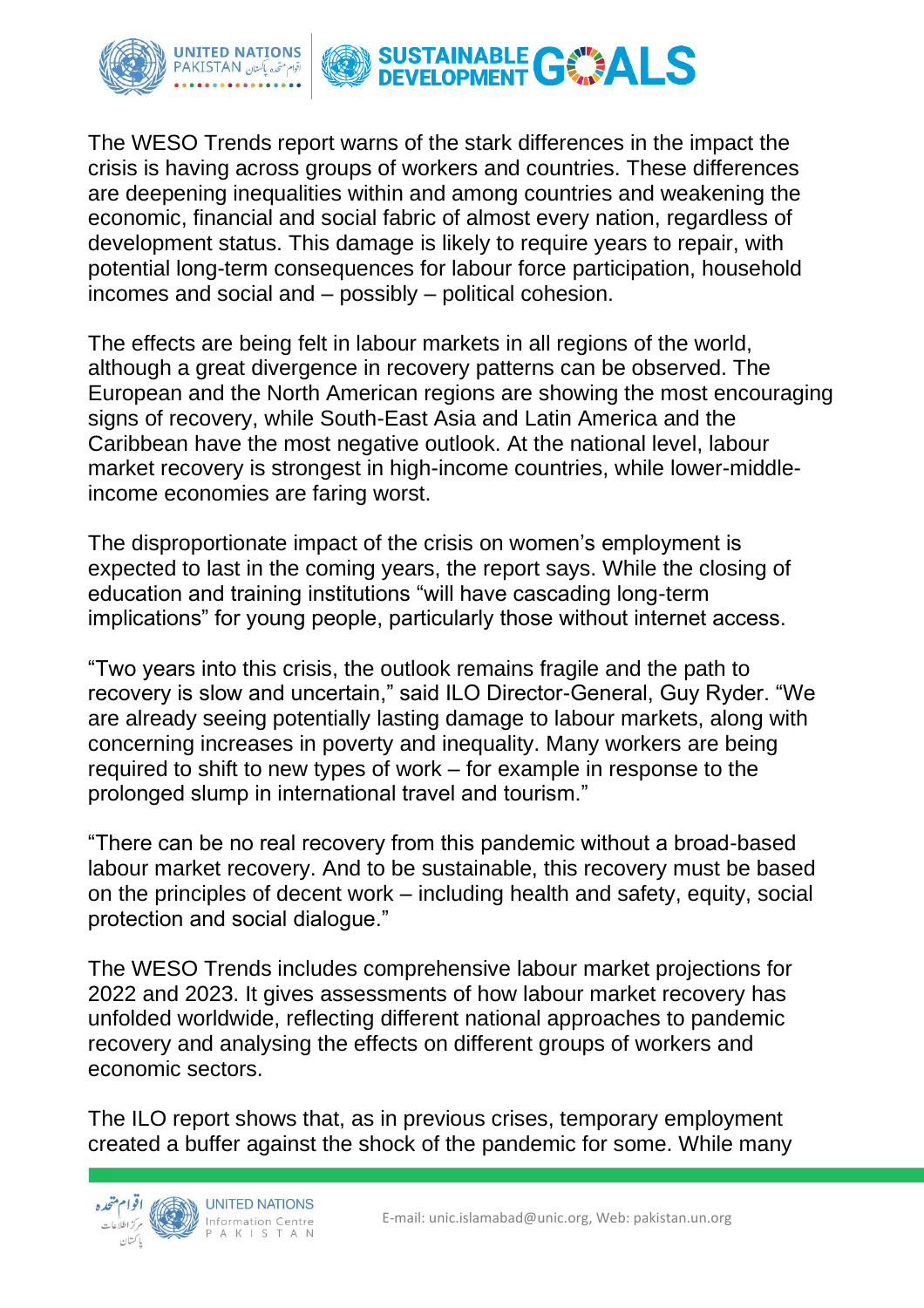

temporary jobs were terminated or not renewed, alternative ones were created, including for workers who had lost permanent jobs. On average, the incidence of temporary work did not change.

The WESO Trends also offers a summary of key policy recommendations aimed at creating a fully inclusive, human-centred recovery from the crisis at both national and international levels. These are based on the Global Call to Action for a Human-Centred Recovery from the COVID-19 Crisis that Is Inclusive, Sustainable and Resilient , that was adopted by the ILO's 187 Member States in June 2021.

**Download Report:** [World Employment and Social Outlook: Trends 2022](https://www.ilo.org/global/research/global-reports/weso/trends2022/WCMS_834081/lang--en/index.htm)

\*\*\*

**UNODC PRESS RELEASE**

## **5 th Steering Committee commits new frontiers in delivering justice for the citizens of Balochistan**

**18 January 2022, Quetta** – The Steering Committee on the Rule of Law (RoL) Roadmap Balochistan convened its fifth stock take meeting on 18 January 2022 in Quetta underscoring a high-level commitment from the key stakeholders towards advancing the rule of law reforms in Balochistan.

The event marked a milestone achievement in providing a convergence platform to the development partners and rule of law institutions to deliberate on the progress and achievements of the Rule of Law Roadmap that has been a flagship project of the Government of Balochistan. **Mr. Ziaullah Langau**, Adviser to the Chief Minister on Home & Tribal Affairs, GoB appreciated the progress since its inception to date. The project is being implemented by UNODC and graciously supported by the British High Commission till March 2021. The commitment of the Government of Balochistan has led to the

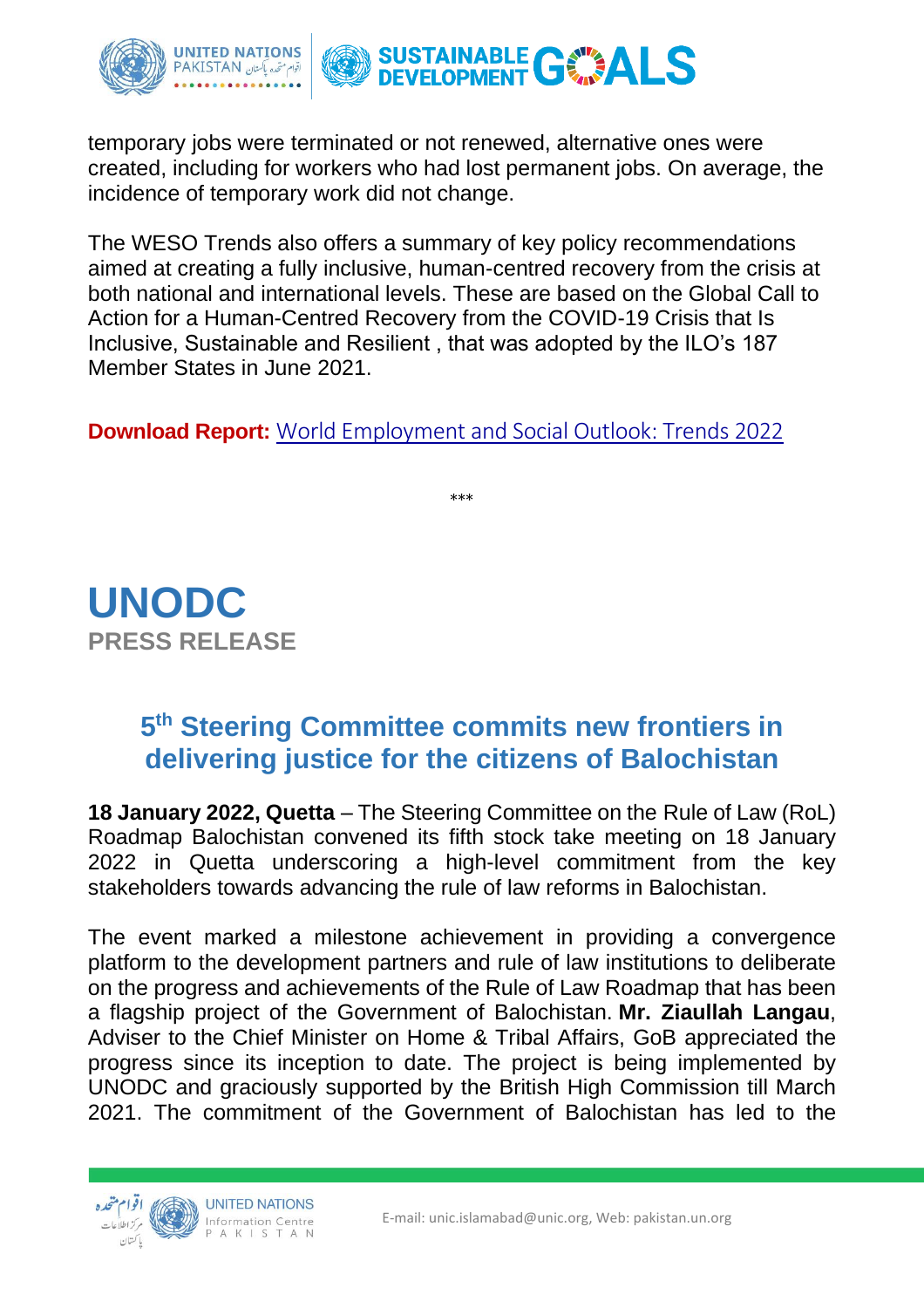

development of the PC-1 and allocation of PKR 500 million for the implementation of sustainable rule of law reforms.

### **Mr. Sven Ruesch, Acting Head of Cooperation, European Union**

**Delegation to Pakistan** commended the achievements of the Rule of Law Roadmap project so far that offer a strong base to implement the next generation of rule of law reforms supported by the EU-funded programme. Mr. Ruesch further conveyed the message from the EU Ambassador Mrs. Androulla Kaminara that the EU regards rule of law as a cornerstone for development, peace and security for the people of Balochistan, particularly women and girls and is looking forward to continuing its support in the coming years.

Representatives from the partner agencies of UNDP, UN Women and UNODC shared their implementation plans, identifying collaborative synergies as part of the EU-funded Rule of Law Programme. **Ms. Jacqui Ketunuti**, Deputy Country Representative & RoL Advisor of UN Women underscored the significance of collective efforts towards provision of enabling rule of law to realize the rights of women, girls and marginalized groups, while minimizing the forms of gender-based violence through continued reforms in the justice sector. The Resident Representative of **UNDP in Pakistan Mr. Knut Ostby** highlighted their strategic commitment towards supporting the ongoing reforms through transformative activities envisioned under the EU-funded Rule of Law reforms.

**Ms. Jouhaida Hanano** mentioned the UNODC contribution towards the baseline data and provision of an evidence-driven interface through the Database Management Information System (DBMIS). The Delivery Unit updated the forum on the progress through a demonstration of the DBMIS and website as well as sharing the process of data stock takes.

The forum was also briefed on the ongoing work led by UNODC on the juvenile justice assessment, which is a step forward towards effective implementation of juvenile justice in Balochistan.

Despite unprecedented challenges during the pandemic, the pioneering work led by the roadmap was acknowledged as a groundbreaking effort towards delivering a robust regime of rule-based governance in Balochistan.

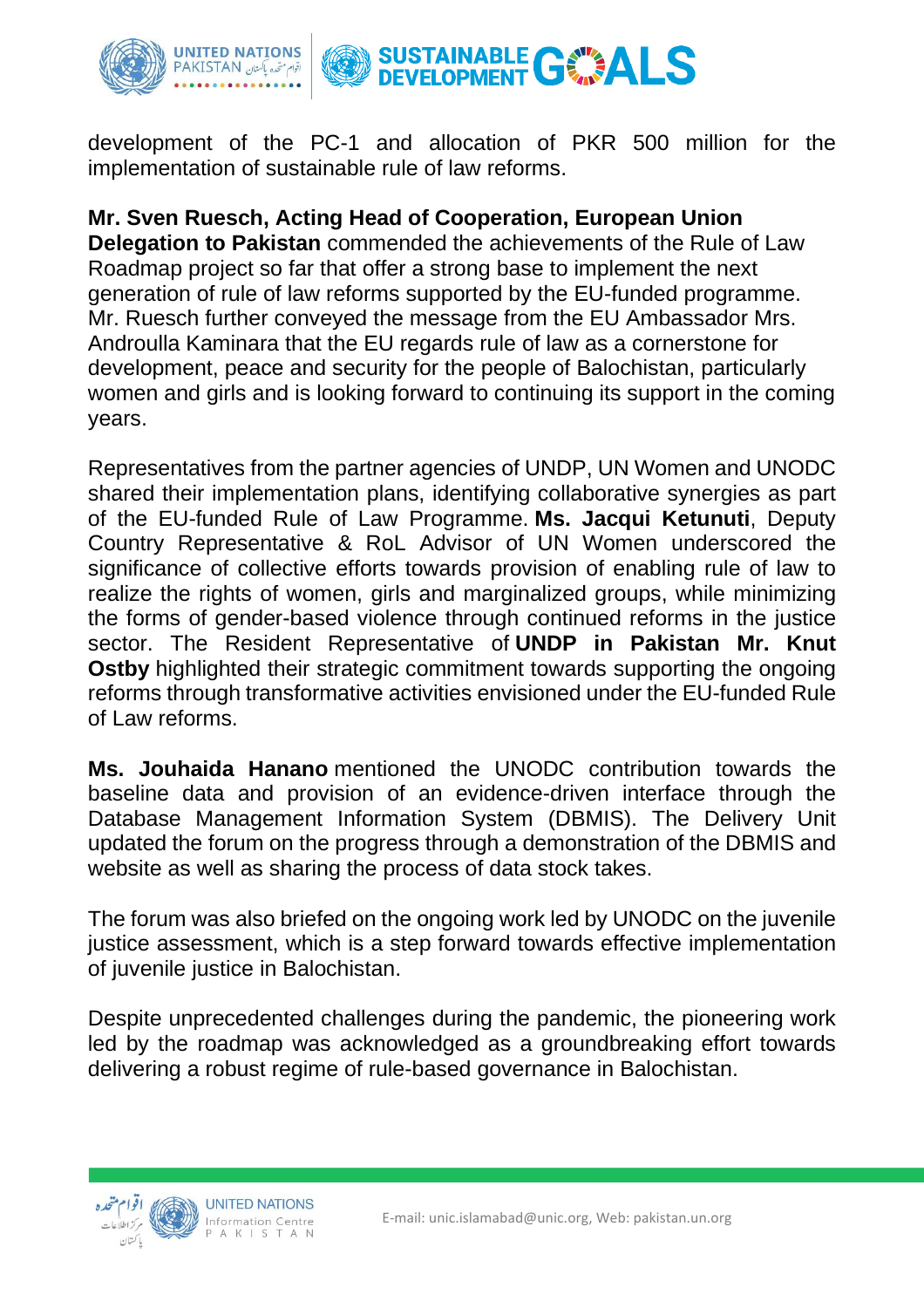

#### **This Project is supported by the European Union and implemented by the United Nations Office on Drugs and Crime, Country Office in Pakistan (UNODC COPAK).**

*For further information or media enquiries please contact:*

*Ms Rizwana Rahool, Communication Officer; Email: [rizwana.asad@un.org-](mailto:rizwana.asad@un.org)Cell: 03018564255*

**پریس ریلیز** 

## **بلوچستان میں شہریوں کو انصاف کی فراہمی یقینی بنانے کی سرگرمیوں میں تیزی**

**قانون کی حکمرانی پر سٹیئرنگ کمیٹی کے پانچویں اجالس میں کوششیں مزید تیز کرنے کے عزم کا اظہار**

**کوئٹہ )18 جنوری 2022( –** بلوچستان کے لئے قانون کی حکمرانی روڈ میپ پر بنائی گئی سٹیئرنگ کمیٹی کا پانچواں اجلاس 18 جنوری 2022 کو کوئٹہ میں منعقد ہوا جس میں اہم متعلقہ فریقوں کی اعلیٰ سطح کی قیادت کی جانب سے بلوچستان میں قانون کی حکمرانی اصالحات کو آگے بڑھانے کی کوششیں تیز کرنے کے عزم کا اظہار کیا گیا۔

یہ اجالس اس بناء پر کلیدی اہمیت کا حامل تھا کہ یہ ترقیاتی پارٹنرز اور قانون کی حکمرانی سے متعلق اداروں کے لئے ایک مشترکہ پلیٹ فارم کا کام دیتا ہے جس کی بدولت قانون کی حکمرانی روڈمیپ کے تحت بلوچستان حکومت کے اس مرکزی پراجیکٹ میں ہونے والی پیشرفت اور اس کی کامیابیوں کو زیربحث النے کا موقع ملتا ہے۔ داخلہ و قبائلی امور پر وزیراعلیٰ بلوچستان کے مشیر **جناب ضیاء اللہ لانگو** نے پراجیکٹ کے آغاز سے اب تک ہونے والی پیشرفت کو سراہا۔ پراجیکٹ پر اقوامِ متحدہ کا دفتر برائے انسدادِ منشیات و جرائم کام کر رہا ہے اور مارچ 2021 تک اسے برٹش ہائی کمیشن کی معاونت حاصل رہی۔ حکومتِ بلوچستان کے پختہ عزم کی بدولت نہ صرف پی سی ون کی تیاری کا کام مکمل کیا گیا بلکہ قانون کی حکمرانی کی پائیدار اصالحات کو عملی جامہ پہنانے کے لئے 50 کروڑ روپے کی خطیر رقم بھی مختص کی گئی۔

**پاکستان میں یورپی یونین مندوب کے شعبہ کواپریشن کے قائمقام سربراہ جناب سوین روش** نے قانون کی حکمرانی روڈ میپ پراجیکٹ کے تحت اب تک حاصل کی گئی کامیابیوں کو سراہا جو یورپی یونین کے مالی تعاون سے کام کرتے ہوئے مستقبل کے تقاضوں سے ہم آہنگ قانون کی حکمرانی اصالحات کو عملی جامہ پہنانے کے لئے مضبوط بنیاد کا کام دیتی ہیں۔ انہوں نے اجالس کے شرکاء کو یورپی یونین کی سفیر محترمہ اندروال کامینارا کے اس پیغام سے بھی آگاہ کیا کہ یورپی یونین کے نزدیک قانون کی حکمرانی بلوچستان کے عوام بالخصوص خواتین اور لڑکیوں کے لئے ترقی، امن اور سالمتی